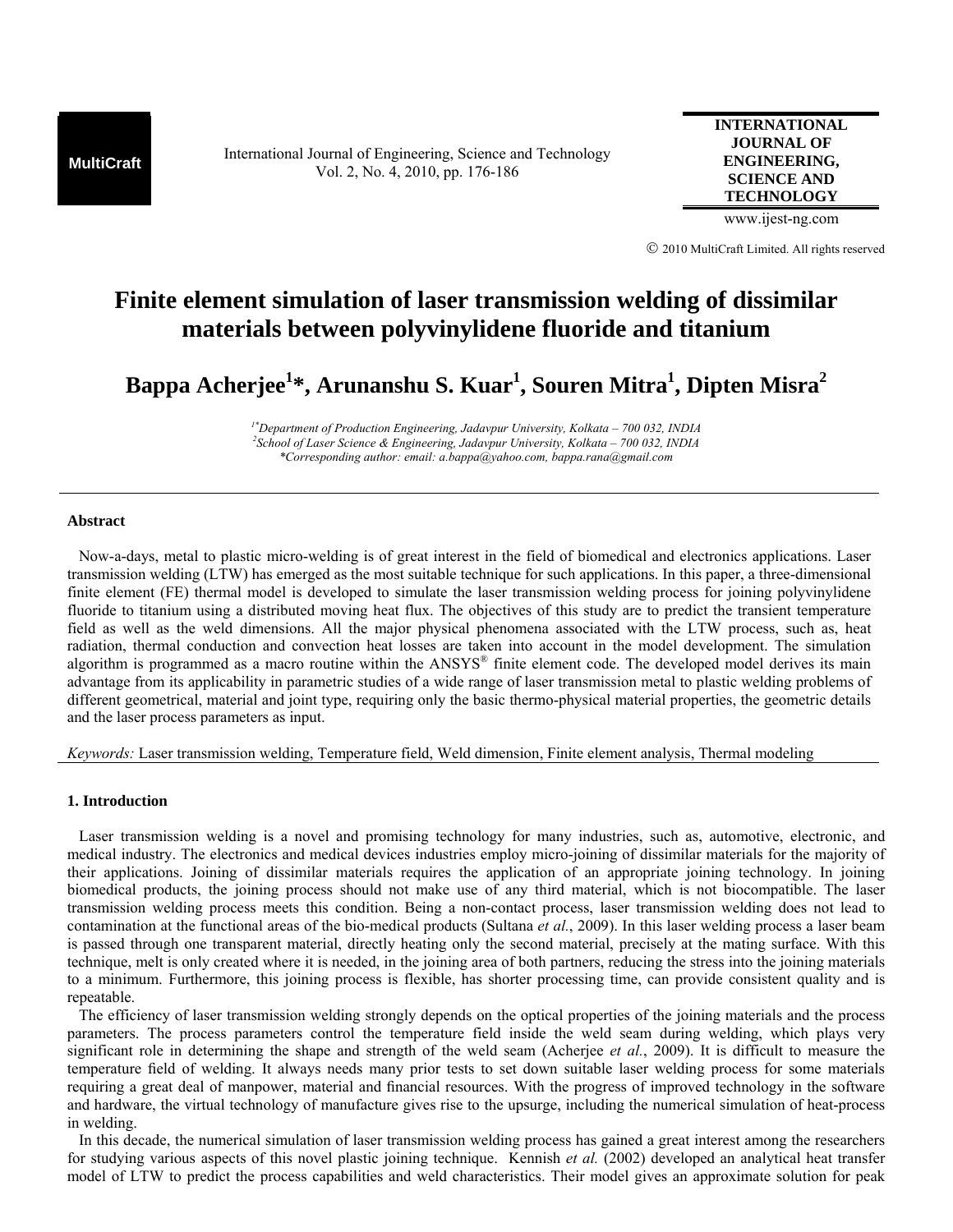temperature at the weld interface as a function of depth. Becker *et al.* (2002) studied the heating phase of laser transmission welding of polypropylene using finite element method. Ilie *et al.* (2005) presented a study on effects of laser beam scattering phenomena in a semi-transparent polymer induced by their compositions in the LTW process. Mayboudi *et al.* (2005) developed a two-dimensional heat transfer model of LTW of unreinforced nylon 6 in a T-like joint geometry. Van de Ven and Erdman (2007) set a two-dimensional heat transfer model to study the LTW process of polyvinyl chloride. A three-dimensional transient thermal model of LTW solved with FEM is presented by Mayboudi *et al.* (2007) for PA6 with lap joint geometry. They considered a stationary rectangular laser beam with uniform power density. In their following work, Mayboudi *et al.* (2007) developed a three dimensional thermal model for LTW considering a moving laser beam. They modelled a 3-D non-Gaussian beam profile including the effect of laser beam scattering by the top transparent part. This model is found to be capable of predicting temperature distribution along the weld line as well as molten depth. Coelho *et al.* (2008) studied the beam spot influence in high speed laser lap welding of thermoplastic films. Recently, Taha *et al.* (2009) developed a novel mathematical model for LTW considering the effect of clamp pressure on the weld geometry and thermal profile. They considered a contact resistance between the two sections in lap joint configuration due to the possible air gap at interface. They quantified the contact resistance by an average heat transfer coefficient, which is estimated by matching the weld pool dimensions predicted by the model with that obtained experimentally as a function of applied pressure.

 The present work contributes to the development of a three-dimensional heat transfer model, for laser assisted metal to plastic welding process, that can predict the transient temperature field as well as the weld dimensions. The finite element model is parametrically built using a scripting language, APDL (ANSYS® Parametric Design Language) provided by the commercial code ANSYS 10. The thermal model encompasses the whole laser transmission welding process including the heating and cooling phases with a moving heat flux.

## **2. Materials and Process**

 The ideal material combination to be joined using laser transmission welding process includes one absorbent and one transparent part. The laser energy penetrates the transparent part and is absorbed by the absorbing part. The laser energy in the near-infrared spectrum that is absorbed in the absorbing part causes excitation of valence and conduction band electrons. This electron-phonon interaction at the absorbing surface causes localized heating of the material (Datta Majumdar and Manna, 2003). This heat is conducted within and between both parts and transferred to the surroundings through convection and radiation. In addition, appropriate temperature development at the laser irradiation zone results in chemical bonds between the joining materials.

 In this study, laser transmission welding of polyvinylidene fluoride (PVDF) foil to titanium (Ti) foil by means of continuous wave radiation from a diode laser at  $\lambda = 804.9$  nm is considered. PVDF is a flexible polymer, which has a high piezoelectric coefficient, and low acoustic and mechanical impedance. These properties make the PVDF a very desirable material for microelectro-mechanical systems (MEMS) applications. PVDF is also a biocompatible material. It is a biomaterial established for soft tissue applications and as a suture material. It is chemical and weather resistant, durable and has very low water absorption. PVDF can be considered as a potential material for application in biomedical devices. Even though PVDF possesses many desirable properties, it is known that the adhesion and bonding of metals to this polymer is difficult, because of the inert surface of the polymer. Earlier studies show that reactive metals (such as Cr, Ti, Ta and Al) react extensively with fluoropolymer surfaces, and form sharp and thermally stable interfaces (Sultana *et al.*, 2008).



**Figure 1.** Schematic diagram of laser transmission welding process

 Figure 1 shows a schematic representation of the laser transmission welding process considered for the present numerical simulation. The PVDF film of 0.13 mm thickness is laser welded to a 0.05 mm Ti foil by using a laser power of 4 W and a welding speed of 800 mm/min. The laser beam is focused on the Ti surface to a spot with diameter of 400 µm. We assume an optimum weld pressure is applied on the mating parts, which ensures a perfect contact at the weld interface. The geometric model is created by considering that both the materials are in perfect contact at the interface.

 The transient temperature field generated during the laser transmission welding is determined based on the mechanism of heat conduction. The following assumptions are made for the calculation of temperature: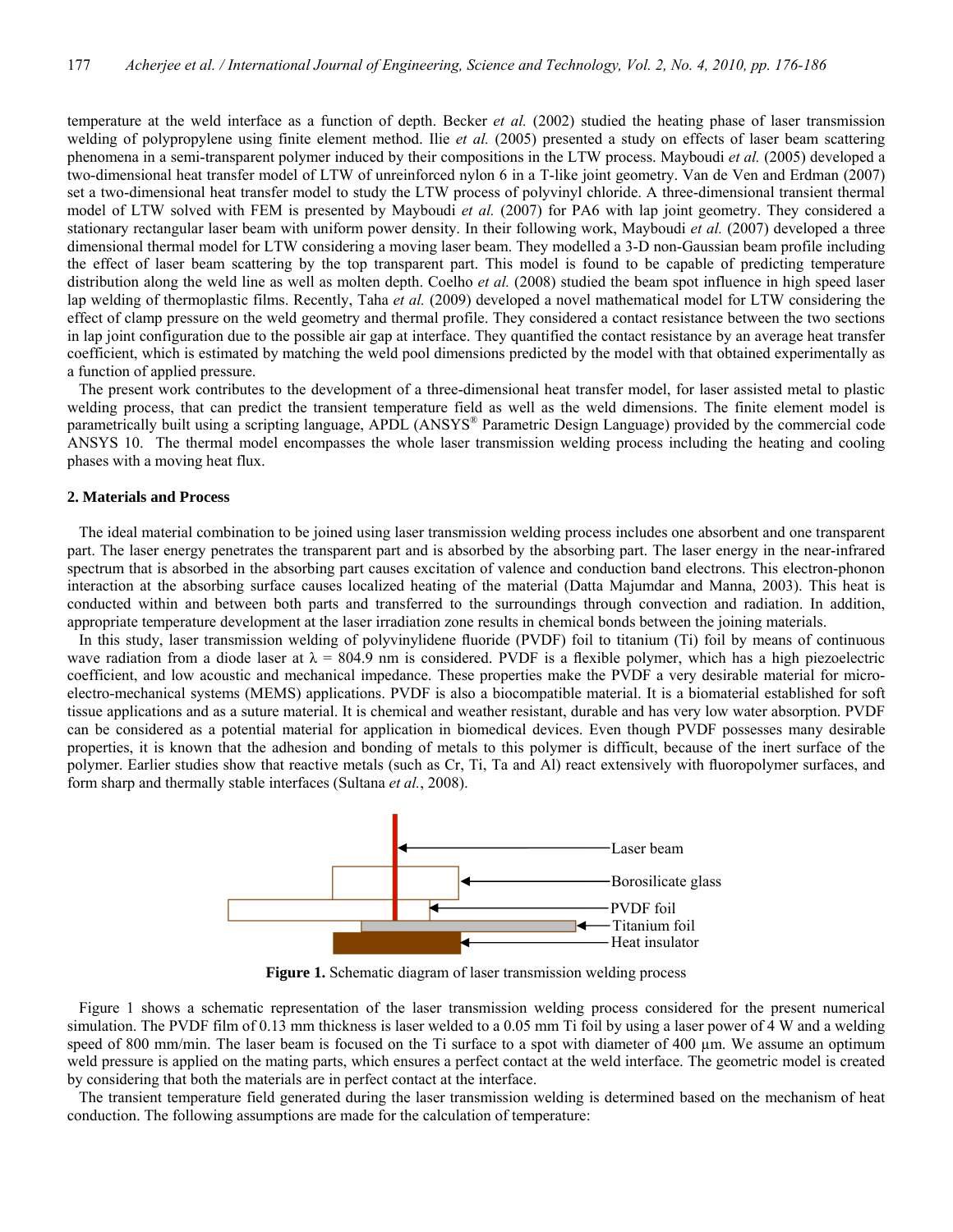- 1) The laser intensity distribution follows the Gaussian mode.
- 2) Heat conduction within the specimens and free convection between the surfaces of the specimen and the surrounding air are considered.
- 3) The thermal radiation from the top surface of the Ti foil is considered.
- 4) The heating phenomena due to the phase changes are neglected.

# **3. The Simulation of Temperature Field in Laser Welding**

#### *3.1. Governing equation*

 The following three-dimensional heat conduction equation is considered to model the heat transfer in laser transmission welding process that defines the temperature distribution within the body, based on the energy conservation law, which balances the rate of the internally generated heat within the body, body's capacity to store this heat, and the rate of thermal conduction to the boundaries (Incropera and DeWitt, 1996):

$$
\frac{\partial}{\partial x}(k_x \frac{\partial T}{\partial x}) + \frac{\partial}{\partial y}(k_y \frac{\partial T}{\partial y}) + \frac{\partial}{\partial z}(k_z \frac{\partial T}{\partial z}) + q(x, y, z, t) = \rho C \frac{\partial T}{\partial t}
$$
\n(1)

where,  $k_x$ ,  $k_y$ ,  $k_z$  are the thermal conductivity in the *x*, *y* and *z* directions (W/m-K), *C* is the specific heat capacity (J/kg-K),  $\rho$  is the density (kg/m<sup>3</sup>), *t* is the time (s) and  $q(x, y, z, t)$  is internal heat generation rate per unit volume (W/m<sup>3</sup>).

# *3.2. The material property*

 The accuracy of numerical results depends directly on a good evaluation of thermo-physical and optical characteristics. The material properties required for the heat flow analysis are thermal conductivity, specific heat and density for all of the materials all of which are assumed to be constant and the thermal conductivity is considered as isotropic. The material properties are obtained from www.matweb.com and are given in Table 1.

| Material    | Density, $\rho$ | Thermal conductivity, k   Specific heat, C   Melting point, $t_m$ |            |      |
|-------------|-----------------|-------------------------------------------------------------------|------------|------|
|             | $(kg/m^3)$      | $W/m-K$ )                                                         | $(J/kg-K)$ | K    |
| <b>PVDF</b> | 1790            | 0.13                                                              | 1214       | 443  |
| Titanium    | 4440            |                                                                   | 530        | 1998 |

**Table 1.** Thermal properties of the materials used in the FE model

#### *3.3. Creating model*

 Due to the presence of symmetry in the geometry and laser beam profile, the geometry is cut in the laser beam symmetry plane (Y-Z plane) as shown in the figure 2. Employing symmetry to reduce model geometry reduces simulation time. This idealization of the model is adequate to represent the problem to achieve study goals.



**Figure 2.** Schematic of the sample and one half of the model at the bond region with symmetric boundary conditions

 In the present thermal analysis, the model for PVDF and Ti foils is meshed using thermal brick elements, called Solid 70  $(ANSYS<sup>®</sup> 10 Manual)$ , which has eight nodes with a single degree of freedom, temperature, at each node. The element has also prism and tetrahedral options. In addition to that, the top surface of Ti foil is meshed with a set of radiation elements, Surf 152, overlaid onto the 3-D thermal elements. A non-uniform mesh pattern is generated: fine meshes are created in the region near the laser path due to the high heat flux involved in that portion; less fine meshes in the neighboring zone of the fine meshes; and coarse meshes in the outer portion of the model, as shown in figure 3. With this mesh pattern, accurate result of the simulation as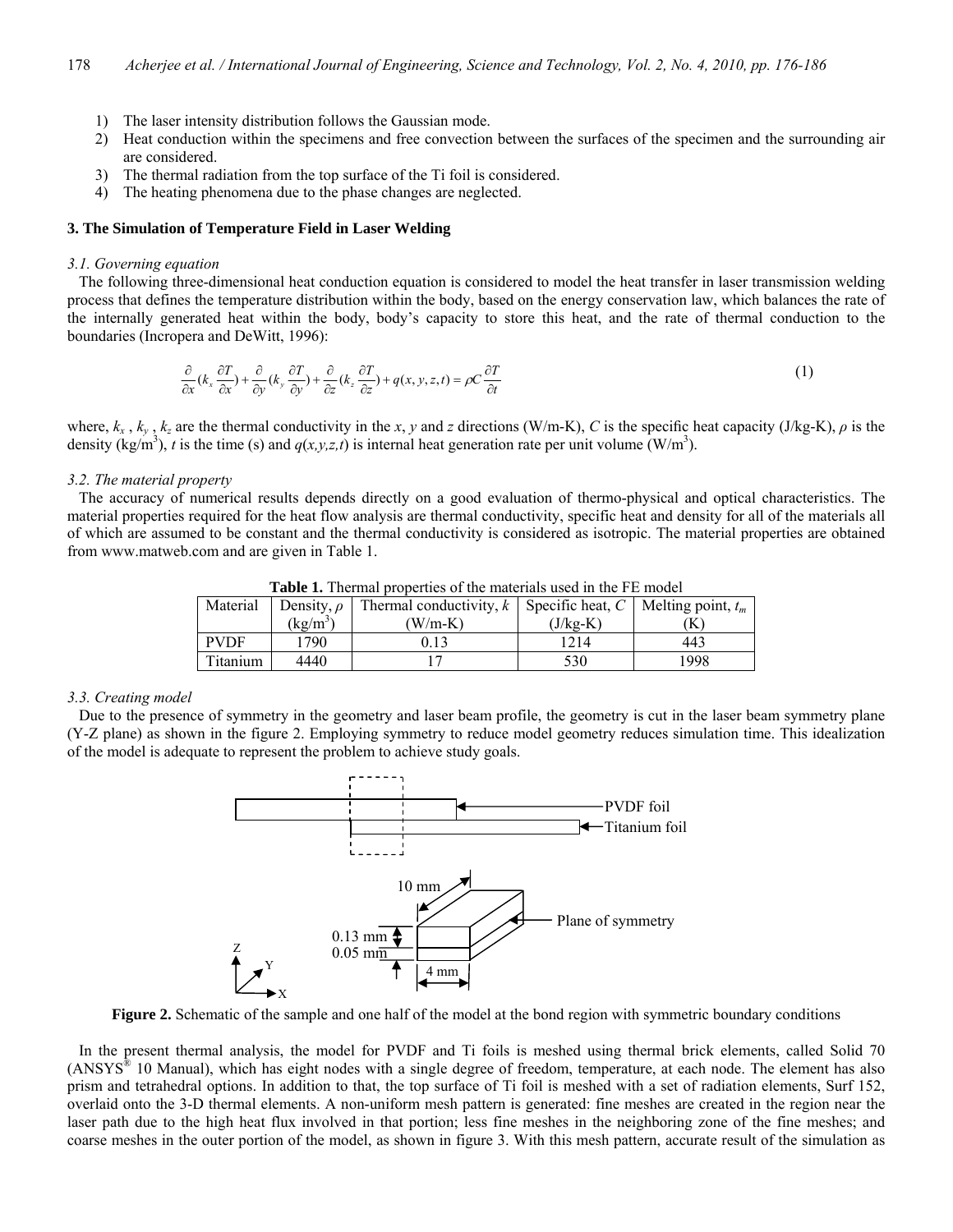well as reduction of simulation time can be achieved. A non-uniform mesh pattern and the tapered element for the transitional meshes cannot be directly produced from an ANSYS® command, so that, the corresponding nodes to the mesh pattern are generated first, then the elements are directly created using these nodes. The quality of the mesh is confirmed by a series of tests increasing the mesh density until the temperatures calculated are consistent.



**Figure 3.** Finite element mesh of the simulation domain

#### *3.4 Heat flux*

 The laser energy directed to the overlapping PVDF-Ti foils, penetrates the top transparent PVDF part and is absorbed by the absorbing Ti part within a thickness of less than a micron and transferred to heat. Hence for this case, it is quite reasonable to assume that the absorbed laser energy is converted into heat at the surface itself, and the laser beam may be considered to be equivalent to a surface heat flux. The heat flux for the present study is modeled with a Gauss-shaped heat flux whose intensity varies with the beam radius. For the case of Gaussian power distribution, the equation for the incident heat flux  $q (W/m<sup>2</sup>)$  can be expressed as:

$$
q = \frac{2AP}{\pi r_0^2} \exp\left(-\frac{2r^2}{r_0^2}\right) \tag{2}
$$

where, *A* is the fraction of laser energy absorbed in the bottom (Ti) material, *P* is the laser beam power,  $r_0$  is the laser beam radius,  $r = \sqrt{(x_s^2 + y_s^2)}$  is the radial distance of any point from beam center on the surface of the material, where  $x_s$  and  $y_s$  are the Cartesian coordinates of that point. The parameter *A* is calculated using equation (3) and found 0.37.

$$
A = \tau_{\rm r}(1 - \rho_{\rm s}) \tag{3}
$$

where,  $\tau$ <sup>*T*</sup> is the fraction of laser energy transmitted through the top material (PVDF), which is taken as 0.85. And  $\rho$ <sup>*B*</sup> is the fraction of laser energy reflected from the top surface of the bottom material (Ti). The refractive index (real part of complex index of refraction) of the Ti at 804.9 nm wavelength is 2.90, and thus, the reflection coefficient,  $\rho_B$ , is 0.56. The reflection from the top surface of the PVDF film is negligible and, therefore, not considered in calculating parameter *A*.

# *3.5. Initial condition and boundary condition*

At the initial condition when time  $= 0$  sec, the workpiece has uniform ambient temperature. The environmental temperature is chosen as 300 K  $(27^0C)$ .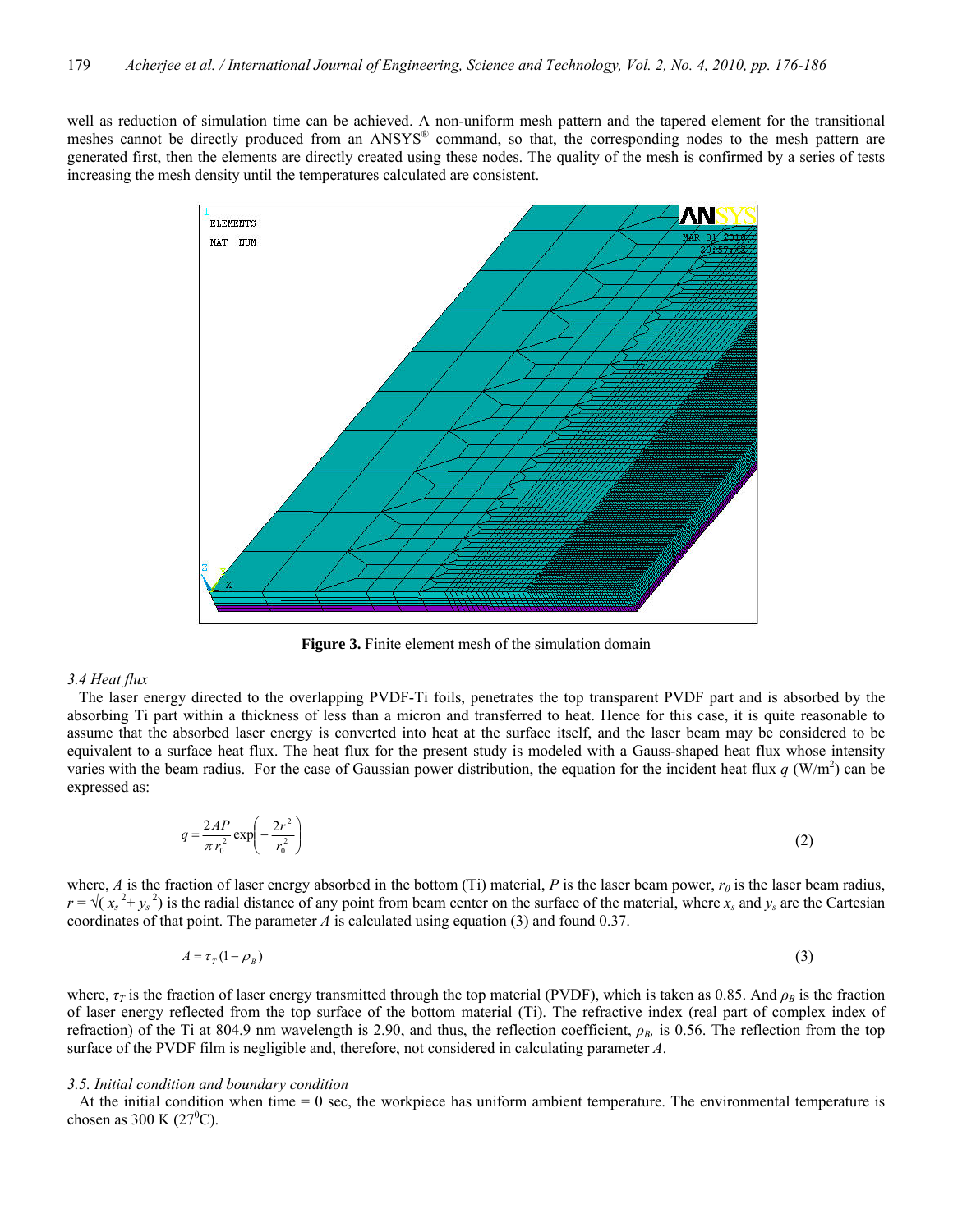In the laser welding process, the workpiece exchanges heat with the medium around it due to convection and radiation, because there is intense difference in the temperature between its boundary and ambience. The surface, exposed to air, transfers the energy by the convective heat transfer mode. This convective heat loss,  $q_c$ , can be expressed as:

$$
q_c = h(T_s - T_\infty) \tag{4}
$$

where, *h* is convection heat transfer coefficient,  $T_s$  is surface temperature, and  $T_\infty$  is ambient temperature. All the surfaces of the geometry except the top surface, bottom surface and the symmetry plane are assumed to transfer heat by natural convection to the environment since they are exposed to the surroundings. The right vertical side is the plane of symmetry and hence, considered insulated. The convective heat transfer coefficient is taken as  $5 \text{ W/m}^2$ -K (Mayboudi *et al.*, 2005).

 Thermal radiation from the top surface of the Ti foil is also considered as boundary condition. The radiant heat loss, *qr*, can be expressed as:

$$
q_r = \sigma \varepsilon (T^4 \zeta - T^4 \zeta) \tag{5}
$$

where,  $\sigma$  (5.67  $\times$  10<sup>-8</sup> W/m<sup>2</sup>-K<sup>4</sup>) is Stefan Boltzmann constant, and  $\varepsilon$  is the emissivity. Emissivity of a material is the relative ability of its surface to emit energy by radiation. It is the ratio of the radiation emitted by a surface to the radiation emitted by a blackbody at the same temperature. The emissivity of pure titanium is 0.63, which is obtained from www.matweb.com.

#### *3.6. Loading and solution*

 A distributed heat flux (Gaussian) is applied on the material body on which the laser is being focused. The heat flux is calculated as a function of beam dimensions, laser power and the fraction of laser energy absorbed by the absorbent part, using Equation (2). A look-up table is made to create the heat flux input file in the form of a 2-D array and is a function of x- and y-coordinates. The moving load is implemented by a subroutine implemented in APDL language. The load position and magnitude are computed at the beginning of each cycle in the loop. When the load moves to the next load step, the former load step is deleted. In order to ensure convergence, the heat loads are imposed by small increments using \*DO loop command. The process continues until the beam reaches the end of the specimen. The resulting effect mimics a continuously moving laser beam with a specified speed and heat flux value. The time step required for a specific laser beam speed can be determined by dividing the distance between the two consecutive elements sets with the beam speed. The load moves with time. Thus, a nodal temperature history is obtained as a function of time. The time is calculated based on the welding speed and heat flux location. The transient heat transfer model is then run and nodal temperature is documented as a function of time for use in the subsequent steps.

#### **4. Result and Analysis**

 The distribution of the temperature field in laser transmission welding of PVDF to Ti is simulated by the commercial multiphysics FEA software, ANSYS<sup>®</sup> in this paper. Running the developed model with described input parameters with a 2.66 GHz Core<sup>™</sup> 2 Duo processor and 3.0 GB of RAM takes approximately 254 minutes of solution time.

#### *4.1. The thermal simulation of laser welding temperature field*

 On the condition of moving heat flux, the temperature distribution of the workpiece changes quickly with time and space. Figure 4 is the plot of isothermal contours at the symmetry plane at 0.2625 s. The highest temperature of 551.96 K is predicted at the symmetry plane, at the weld interface. Taking into consideration the melting temperature of PVDF, 443 K, the region in the contours plot in red color shows the molten zone of the PVDF foil. Whereas, the maximum temperature achieved during welding is far below the melting temperature of titanium, thus, no melting occurs in the Ti foil.

 Figure 5 shows the temperature distribution along the laser irradiation path at the weld interface at 0.2625 s, when the position of the laser beam center is  $x = 4$  mm,  $y = 3.5$  mm. It can be shown from figure 5 that the thermal field changes as the laser source moves along, and the melt pool moves along with the laser source. The maximum temperature is attained at the laser beam center. It is further observed that the temperature gradient in the leading side of the advancing laser source is much steeper than that in the trailing side.

 Figure 6 shows the maximum temperatures achieved at different beam position along the travelling path as a function of time. It can be observed that the maximum temperature increased over a time and then goes to balance, namely it goes into quasi-steady state. Figure 7 confirms that the distribution of temperature field becomes quasi-steady at 0.1688 s.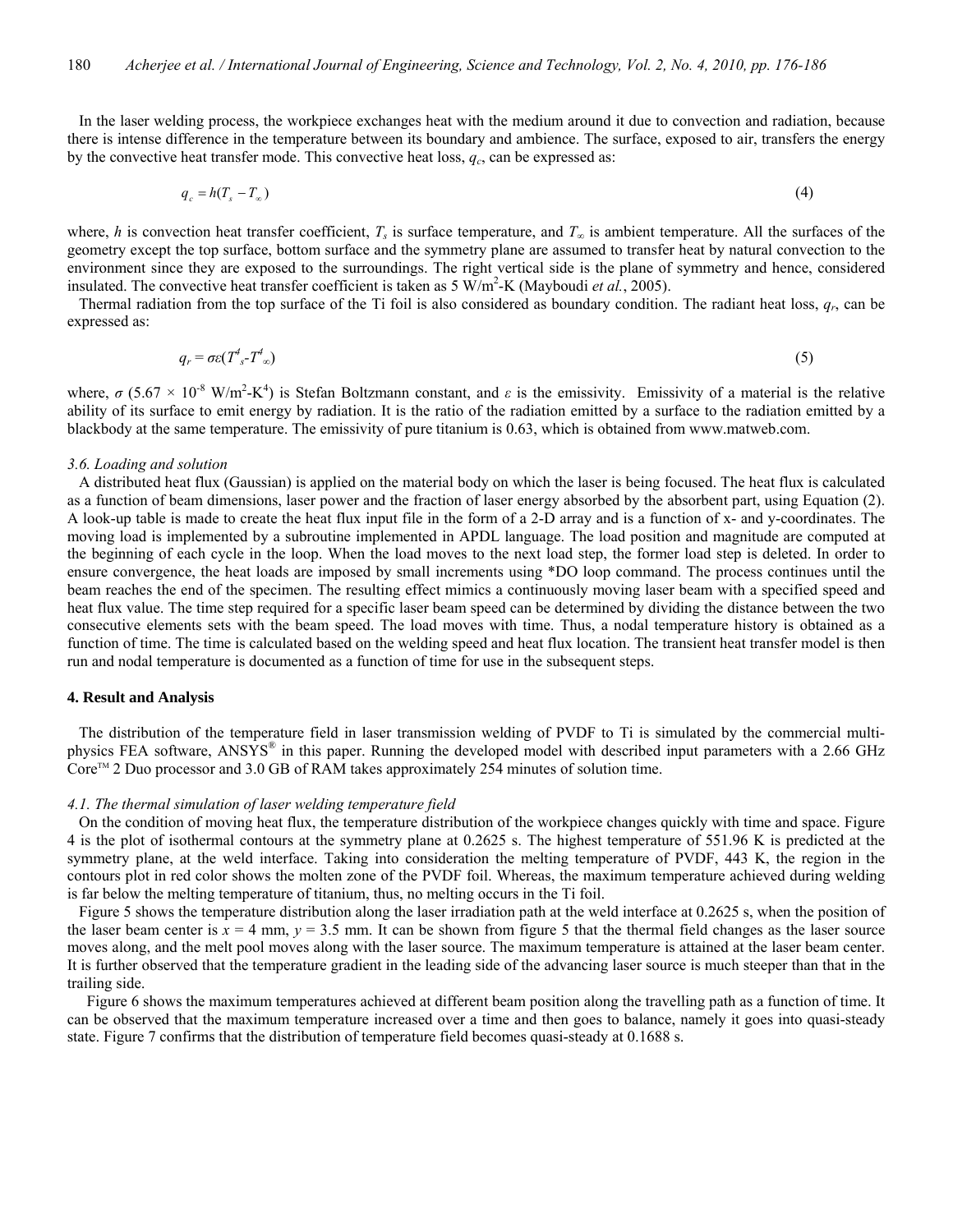

Figure 4. Temperature contours at the symmetry plane (Y-Z plane) at 0.2625 s



**Figure 5.** Temperature distribution on the interface along the irradiation path at  $0.2625$  s (beam center at  $x = 4.0$  mm,  $y = 3.5$  mm)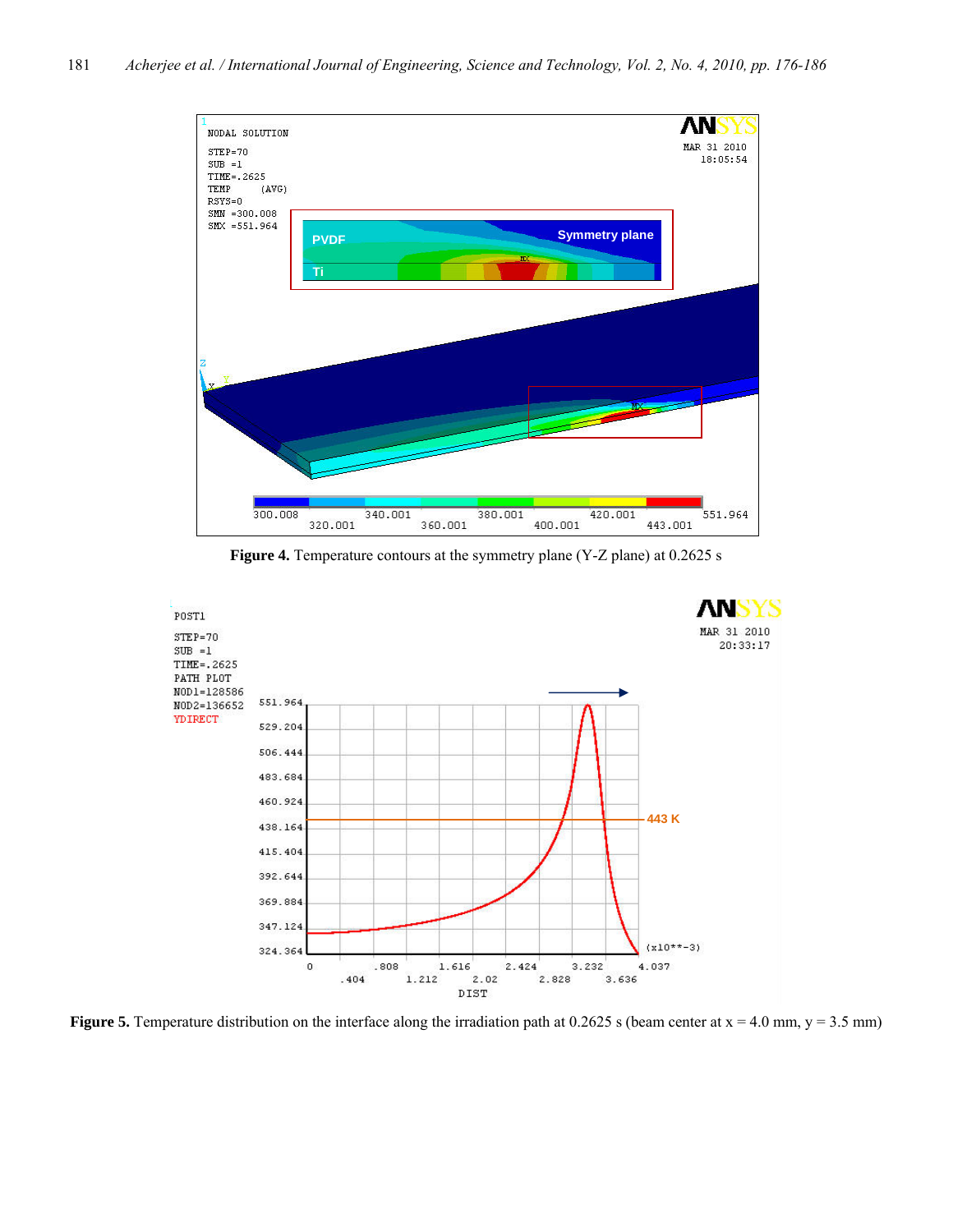3 2010



**Figure 6.** Time vs. Temperature plot for different load steps



**Figure 7.** Plot of maximum temperature for over the period of time

 It can be postulated that the weld dimensions will be consistent, once the temperature distribution of weld zone reaches steadystate at 0.1688 s. Hence, the weld dimensions are calculated at 0.2625 s.

# *4.2. Thermal simulation of the weld pool*

 Figure 8 shows the melt pool of PVDF foil in red color, at the symmetry plane. The predicted temperature at weld interface is above the melting temperature of PVDF and, as a result, bonding occurs between PVDF and Ti foils. In the welding process, the molten area of PVDF reacts chemically with the titanium surface at the Ti / PVDF interface and thus forms the bonding zone. Good quality welding is possible only when the temperature at the joint interface is above the melting temperature (443 K) but below the decomposition temperature (648 K) of the PVDF.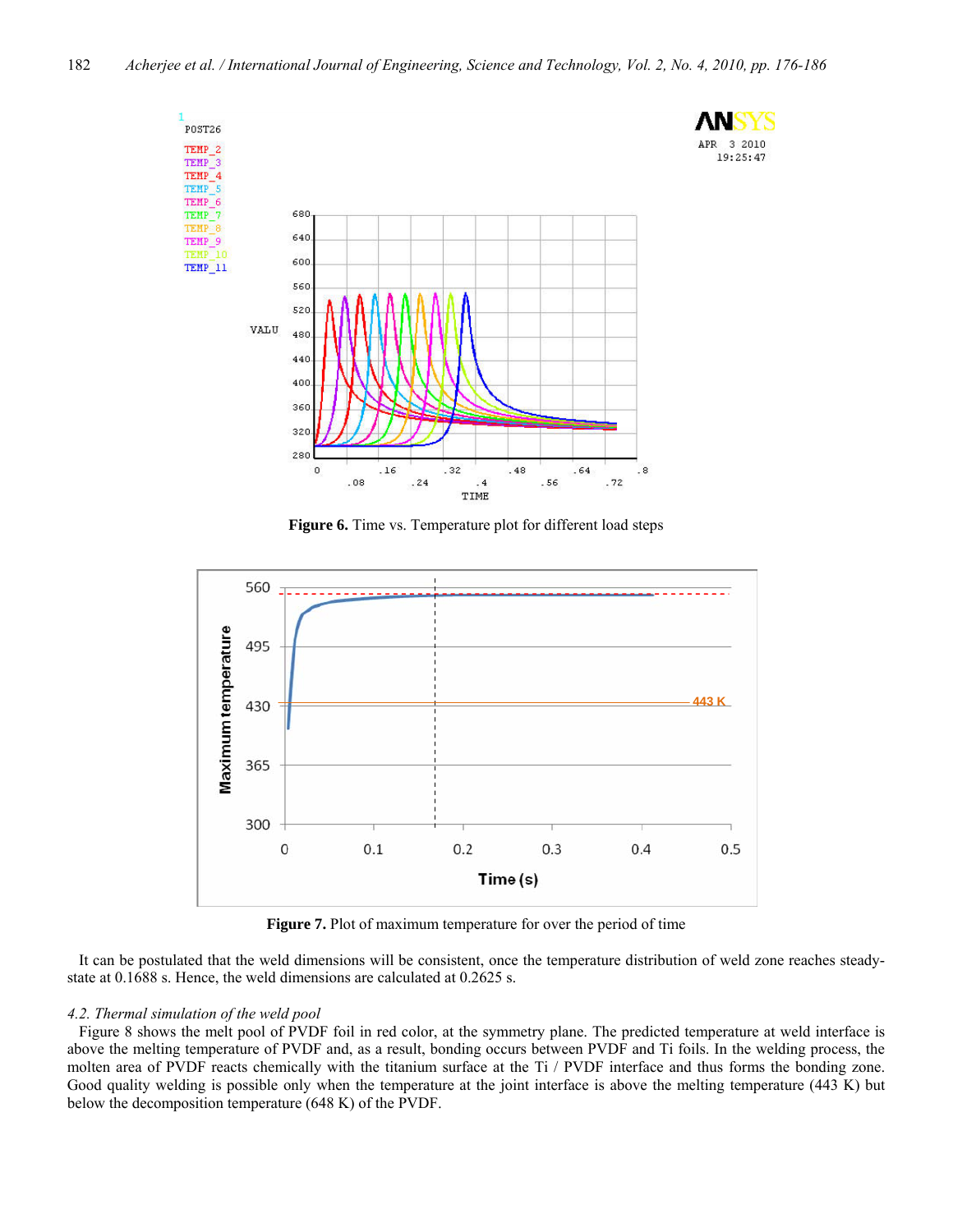Figure 9 shows the temperature distribution along the Z axis at the center of the laser beam, at *x* = 4.0 mm and *y* = 3.5 mm. The molten depth in the PVDF foil can be calculated with the data shown in the picture. Using this distance vs. temperature plot the molten depth of 24  $\mu$ m is obtained.



**Figure 8.** Temperature contours at the symmetry plane (Y-Z plane) at 0.2625 s (material: PVDF)



**Figure 9.** Temperature distribution along the Z axis at 0.2625 s (beam center at  $x = 4.0$  mm,  $y = 3.5$  mm)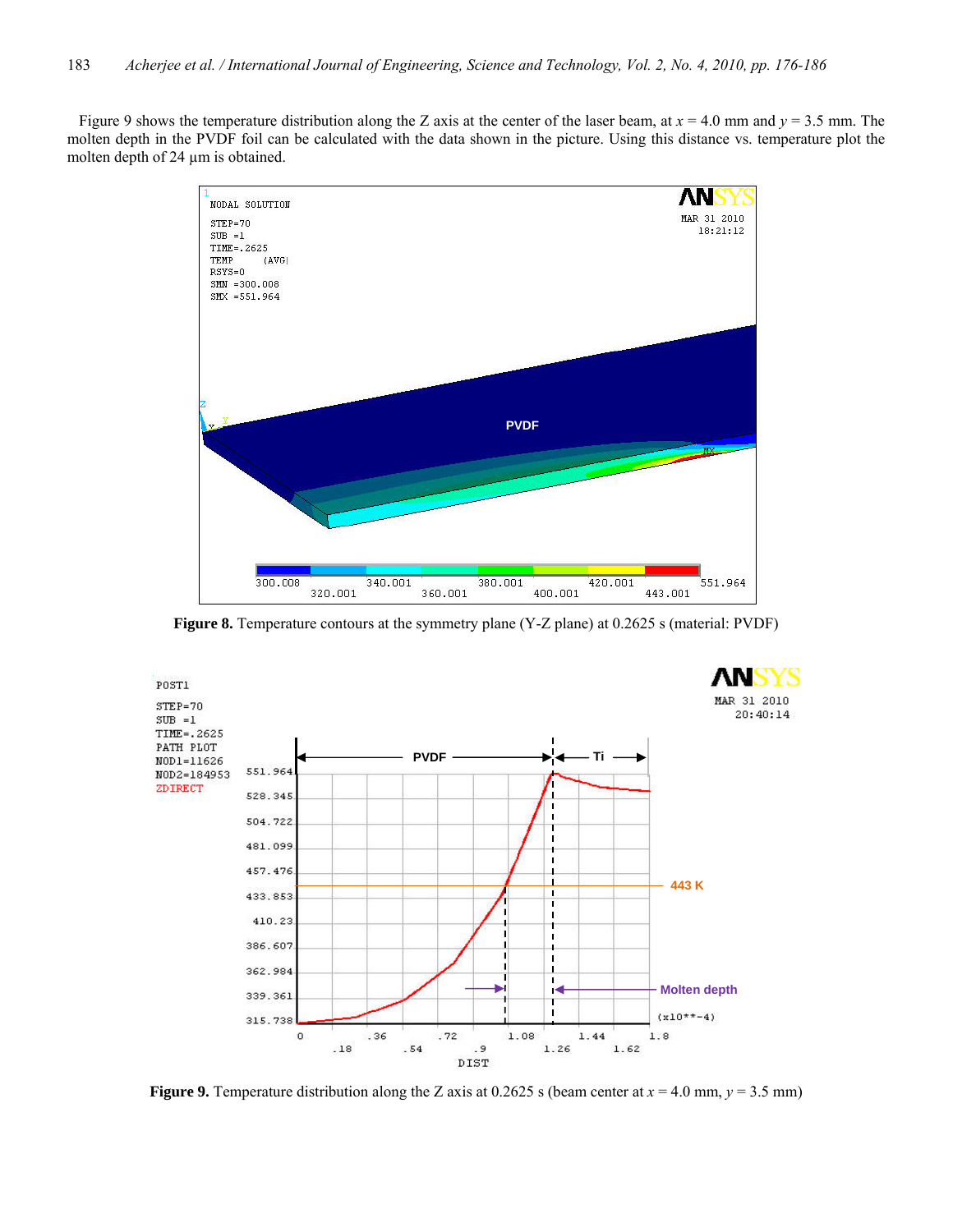The temperature distribution at the weld interface at 0.2625 s is shown in figure 10. It can be observed that the isotherm patterns appear as near elliptic. The temperature zone presented in red color at the weld interface (X-Y plane) shows the molten area of PVDF surface.



**Figure 10.** Temperature contours at the weld interface (X-Y plane) at 0.2625 s (material: PVDF, bottom side up)



**Figure 11**. Temperature distribution along the X axis at 0.2625 s (beam center at  $x = 4.0$  mm,  $y = 3.5$  mm)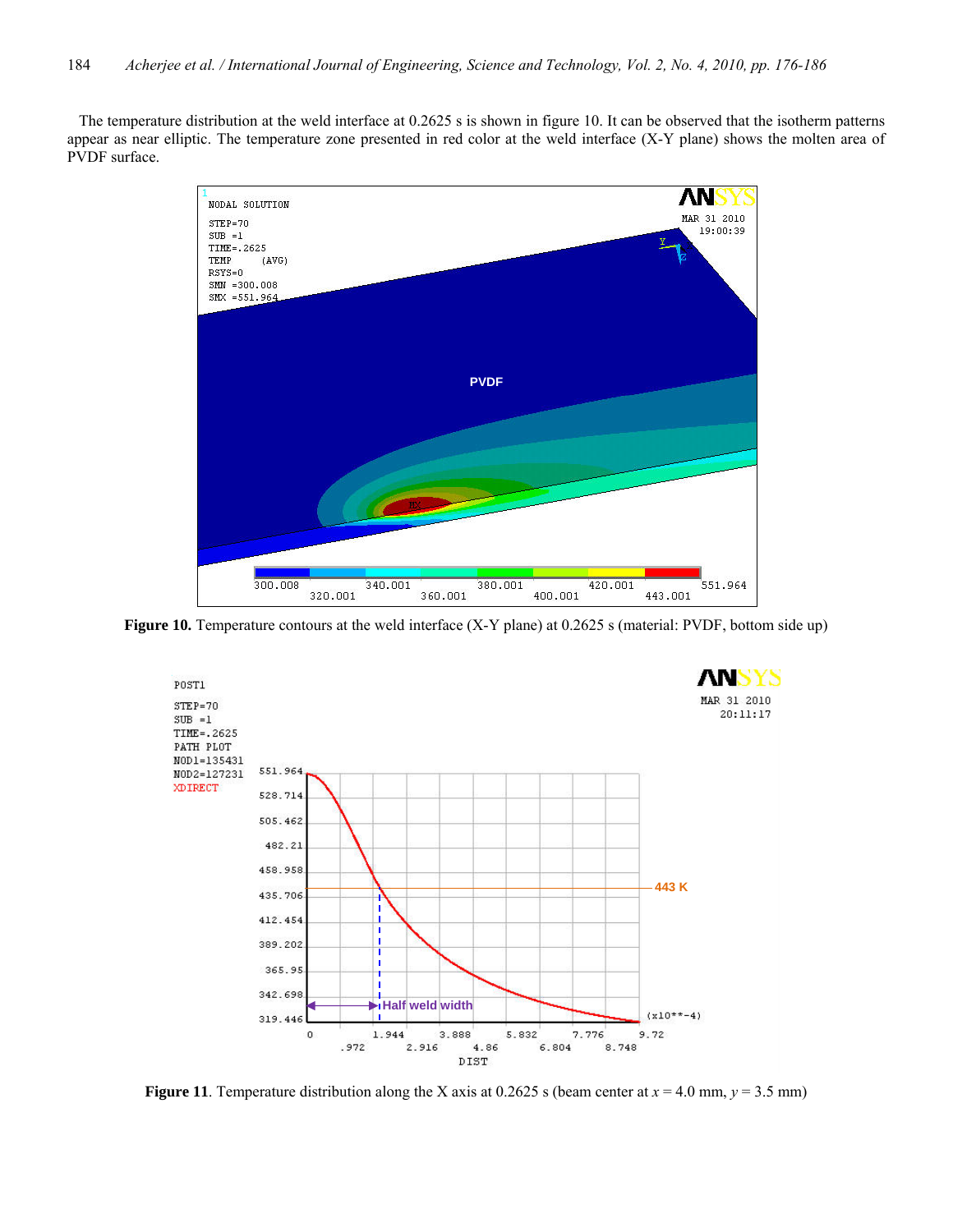Figure 11 shows the variation of the temperature along a line transverse to the scanning path, with its distance from the center of the weld pool (beam center at  $x = 4.0$  mm,  $y = 3.5$  mm). It can be seen from the figure that the temperature drops rapidly with distance from the center of the laser beam along *x*. It is observed that the temperature falls by 185 K at a node 0.5 mm away from the center. The weld half width can be calculated with the data shown in this picture. Considering the melting temperature of PVDF to be 443 K, the weld half width of 216  $\mu$ m is obtained from the figure 11.

# **5. Conclusions**

 A model involving moving distributed heat flux for laser transmission metal to plastic welding has been implemented into FE thermal simulations to predict temperature field during the process. Further, experiment is required so as to corroborate the proposed heat flux model and to establish quantitative correlations between FE simulations and experiments.

 This numerical model uses an energy balance method to calculate the temperature at nodes throughout the materials at specified time steps. The developed 3-D model is capable of predicting the transient temperature field in the specimen and the weld dimensions. In addition, this model can also be used to determine a suitable combination of laser power and laser welding speed for welding a specific set of dissimilar material. Furthermore, this thermal model's flexibility to take on a variety of materials, boundary conditions, optical properties, and geometry makes it suitable for its application in parametric studies of a wide range of laser transmission metal to plastic welding problems.

 A more general 3-D finite element model for laser transmission metal to plastic welding process is underway including the effect of contact resistance due to the presence of any air gap at the weld interface.

#### **Nomenclature**

- FEA Finite element analysis
- LTW Laser transmission welding
- PVDF Polyvinylidene fluoride
- Ti Titanium
- APDL ANSYS® Parametric Design Language
- Cr Chromium
- Ta Tantalum
- Al Aluminium
- MEMS Micro-electro-mechanical system
- λ Wavelength of laser radiation
- $k_x$ ,  $k_y$ ,  $k_z$ Thermal conductivity in the *x*, *y* and *z* directions
- *C* Specific heat capacity
- *ρ* Density
- *t* Time
- $q(x,y,z,t)$  Internal heat generation rate per unit volume
- *tm* Melting point
- *A* Fraction of laser energy absorbed in the absorbing material
- *P* Laser beam power
- *r0* Laser beam radius
- *r* Radial distance of any point from beam center
- $x_s$ ,  $y_s$  Cartesian coordinates of a point on the surface of the material
- *τT* Fraction of laser energy transmitted through the material
- *ρB* Fraction of laser energy reflected from the material
- *qc* Convective heat loss
- *h* Convection heat transfer coefficient
- *Ts* Surface temperature of the material
- *T<sup>∞</sup>* Ambient temperature
- *qr* Radiant heat loss
- $\sigma$  Stefan Boltzmann constant  $(5.67 \times 10^{-8} \text{ W/m}^2\text{-K}^4)$
- *ε* Emissivity

# **References**

Acherjee, B., Misra, D., Bose, D. and Venkadeshwaran, K., 2009. Prediction of weld strength and seam width for laser transmission welding of thermoplastic using response surface methodology. *Optics & Laser Technology*, Vol. 41, No. 8, pp. 956- 967.